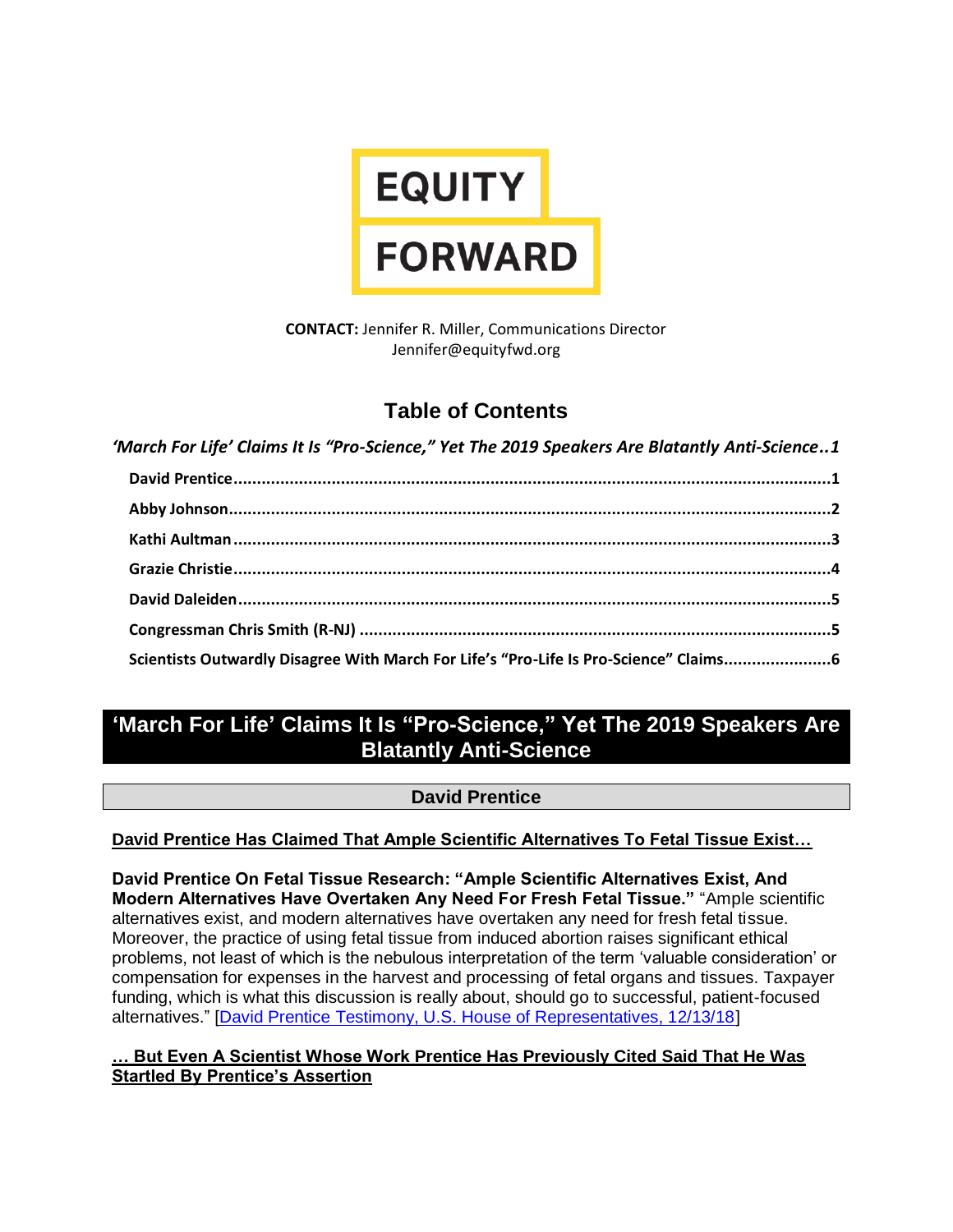**Matthew Brown, A Scientist Whose Research Prentice Had Used To Assert That There Are "Multiple Alternatives" To Fetal Tissue Research, Said That He Was "Startled" By Prentice's Assertions And That "It Is Not Sound, Scientifically, To Say At This Point."** "'This is older science, using fetal tissue,' he said. 'It's a holdover from the way things have been done in the past, and there are multiple alternatives that are better science, more modern and can give us better answers.' He has cited research by Matthew Brown, a postdoctoral fellow at the University of Wisconsin at Madison who works on transplant immunology. In an interview, Brown said he was startled by such assertions, which he discovered when colleagues sent him a video of a Heritage Foundation forum where Prentice spoke. His paper, published earlier this year, reported on promising, but early, work about a model for implanting into mice discarded thymus tissue from newborn babies who had undergone surgery. 'It's a rigorous paper, but it's way too early . . . It is not sound, scientifically, to say at this point,' Brown said." [Washington] [Post, 12/12/18\]](https://www.washingtonpost.com/national/health-science/fetal-tissue-research-targeted-by-abortion-foes-inside-administration/2018/12/12/5b692ada-fdc1-11e8-83c0-b06139e540e5_story.html?utm_term=.46ce0f86474f)

#### **Prentice Also Claimed That There Is No "Scientific Necessity" Or "Medical Advantage" For Continued Use Of Fetal Tissue…**

**David Prentice: "There Is No Scientific Necessity For Continued Use Of Fetal Tissue, And It Presents No Advantage To Medical Research."** "In conclusion, there is no scientific necessity for continued use of fetal tissue, and it presents no advantage to medical research. Taxpayer funds should be redirected to the numerous, modern, more productive scientific alternatives." [\[David Prentice Testimony, U.S. House of Representatives, 12/13/18\]](https://oversight.house.gov/wp-content/uploads/2018/12/Prentice-Testimony-HCBAR-GO-Fetal-Tissue-12.13.18.pdf)

**…But Just Two Months Ago, An FDA Spokesperson Said Fetal Tissues Has Been Used "Where It Is Critical To Understanding the Safety of Drugs And Vaccines."** "But an FDA spokesperson told POLITICO that fetal tissue "has been used in situations where it is critical to understanding the safety of drugs and vaccines and in which it couldn't be feasibly achieved through another means. This work has led to a better understanding of a number of conditions and diseases that affect millions of Americans."" [\[Politico, 9/28/18\]](https://www.politico.com/story/2018/09/28/abortion-health-fetal-tissue-809829)

# **Abby Johnson**

#### <span id="page-1-0"></span>**Anti-Abortion Activist Abby Johnson Opposes Hormonal Contraception And Claims That It Causes Breast Cancer…**

**Abby Johnson "Unequivocally" Opposes Hormonal Contraception.** "Well, then here's the kicker. If you believe that life begins at conception, then you MUST unequivocally oppose hormonal contraception. Here's why. Hormonal contraception does not always prevent ovulation. In fact, many studies done by the birth control manufacturers themselves state that only about half of women using their methods actually cease ovulating." [\[Abby Johnson, LifeSite](https://www.lifesitenews.com/blogs/all-the-pro-life-facts-about-hormonal-contraception-that-you-probably-dont)  [News, 1/15/14\]](https://www.lifesitenews.com/blogs/all-the-pro-life-facts-about-hormonal-contraception-that-you-probably-dont)

**Johnson Has Suggested That Breast Cancer Is Inevitable After Using Hormonal Birth Control For An Extended Period Of Time.** "This is what women have done to our bodies. By 'fixing' something that isn't broken, we have created even more problems for ourselves. We take birth control to 'fix' our fully functioning fertility, and by doing that have seen a dramatic increase in breast and reproductive cancers. That doesn't even make sense when you think about it. Full disclosure here: I was on some sort of birth control method for 15 years. I have physically suffered because of those methods, including an extended period of infertility. And not to be a downer, but I'm literally just waiting for the day when I will be diagnosed with breast cancer. Not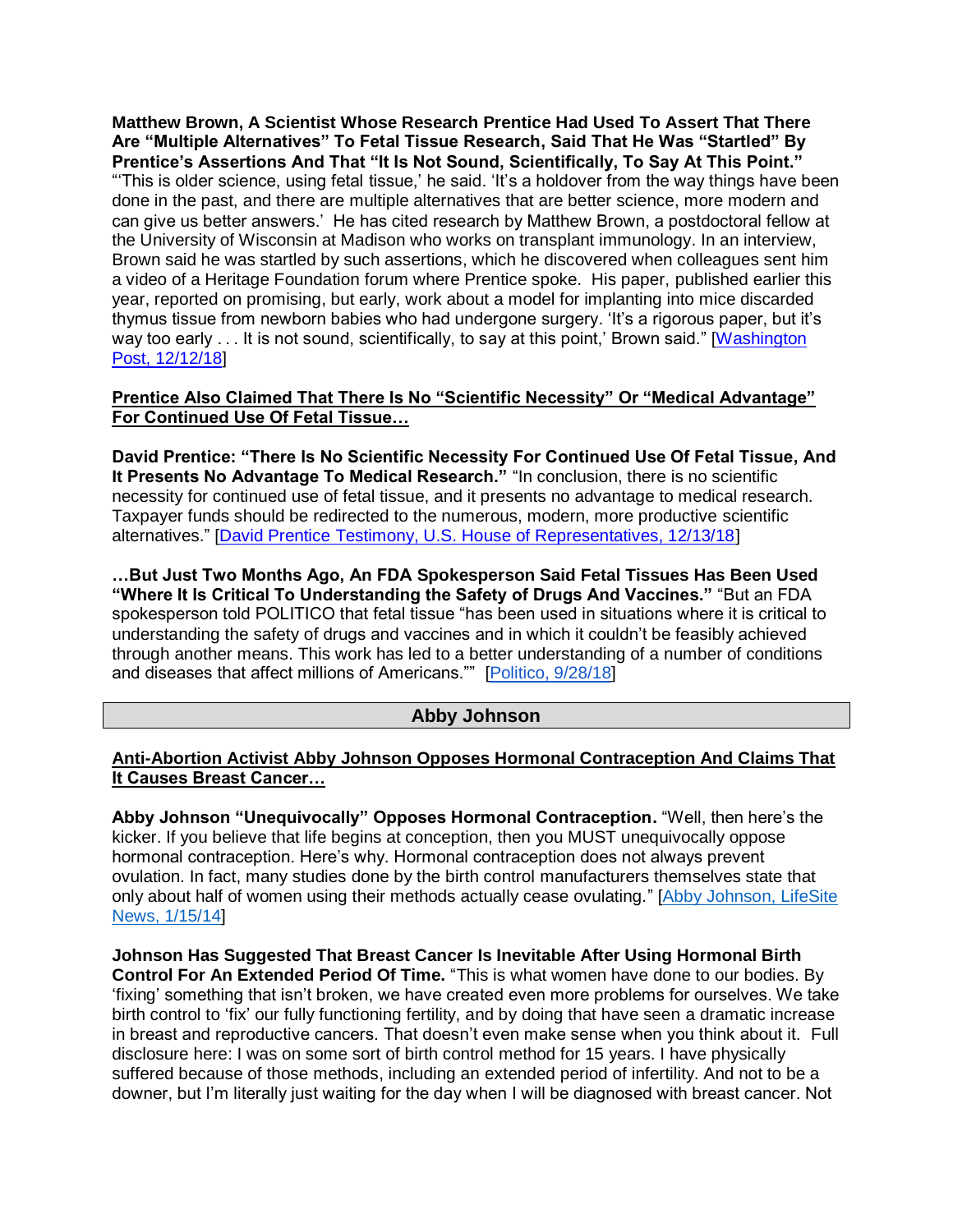only do I have family history staring me in the face, but I increased my own risks by using hormonal birth control for 15 years and having two abortions." [\[Abby Johnson, LifeSite News,](https://www.lifesitenews.com/blogs/ladies-we-deserve-better-than-hormonal-birth-control)  [12/30/14\]](https://www.lifesitenews.com/blogs/ladies-we-deserve-better-than-hormonal-birth-control)

#### **…Johnson Has Also Suggested That Women Suffering From Polycystic Ovary Syndrome Should Undergo Medically Unproven Treatments In Lieu Of Birth Control**

**Johnson Told Women Suffering From PCOS That They Should Not Take Birth Control, But Instead Opt For A Medically Unproven Treatment Known As Natural Procreative Technology (NaPro).** "First, you need to know that you do not have to take birth control. Birth control does not 'fix' anything. It only masks an underlying problem that ultimately needs to be treated. Birth control will not treat the problem. And honestly, it's going to compound your problem...you have PCOS? Great! Let's take birth control and add some cancer to it. Ladies, we deserve better. And the good news is that if you have these problems, they can actually be treated with something called NaPro Technology." [\[Abby Johnson, LifeSite News, 12/30/14\]](https://www.lifesitenews.com/blogs/ladies-we-deserve-better-than-hormonal-birth-control)

• **According To Leading Reproductive Endocrinologists, There Is Little Evidence To Support Napro's Lofty Claims.** "There's just one problem. Scant medical evidence supports Hilgers' lofty statements about pregnancy success rates, according to leading reproductive endocrinologists. Most of the research that Hilgers cites is self--reported; the only peer-reviewed studies are by a NaPro practitioner and medical school professor in Utah. I shared his studies with Dr. David Adamson, a clinical professor at Stanford University and the former president of the American Society for Reproductive Medicine. Adamson pointed out that the studies were small and did not control for variables that might have influenced the results. Those results, Adamson wrote in an email, are 'not replicated in any other studies and are not believable when compared with multiple good studies.' What's more, he said, he hasn't seen sufficient evidence that NaPro works any better than simply trying to conceive a child by having sex regularly. Hilgers 'is not practicing evidence-based, 21<sup>st</sup>-century Western medicine,' says Dr. Richard Paulson, chief of the reproductive endocrinology and infertility division at the University of Southern California Keck School of Medicine. Paulson points out that while NaPro may be cheaper than IVF, it's not without cost." [\[Mother Jones, September 2017\]](https://www.motherjones.com/politics/2017/07/inside-the-strange-heartbreaking-relentless-quest-for-a-natural-fertility-treatment/)

#### **Johnson Also Does Not Believe In Any Exceptions For Abortion**

**Abby Johnson: "I Am Proudly A No-Exceptions Pro-Lifer."** "I am proudly a no-exceptions pro-lifer. But I haven't always been. Admittedly, I used to accept the rape/incest exception. My opinion began to change as I met people who had been conceived in rape and saw that their lives deserved the same protection as mine. I came to understand that how a child was conceived had no bearing on their humanity. I also began to understand and reflect on a strange irony…two of them." [\[Abby Johnson, LifeSite News, 6/27/14\]](https://www.lifesitenews.com/blogs/i-am-proudly-a-no-exceptions-pro-lifer.-but-i-wasnt-always)

# **Kathi Aultman**

## <span id="page-2-0"></span>**Anti-Choice Activist Kathi Aultman Has Compared Doctors Who Do Not Denounce Abortion To Nazi Physicians**

**Kathi Aultman Compared Modern Doctors To Nazi Physicians.** "As medical doctors and as a society we have moved away from the idea that life is precious and closer to the utilitarian attitude of German physicians just prior to WWII. More and more we are embracing a culture of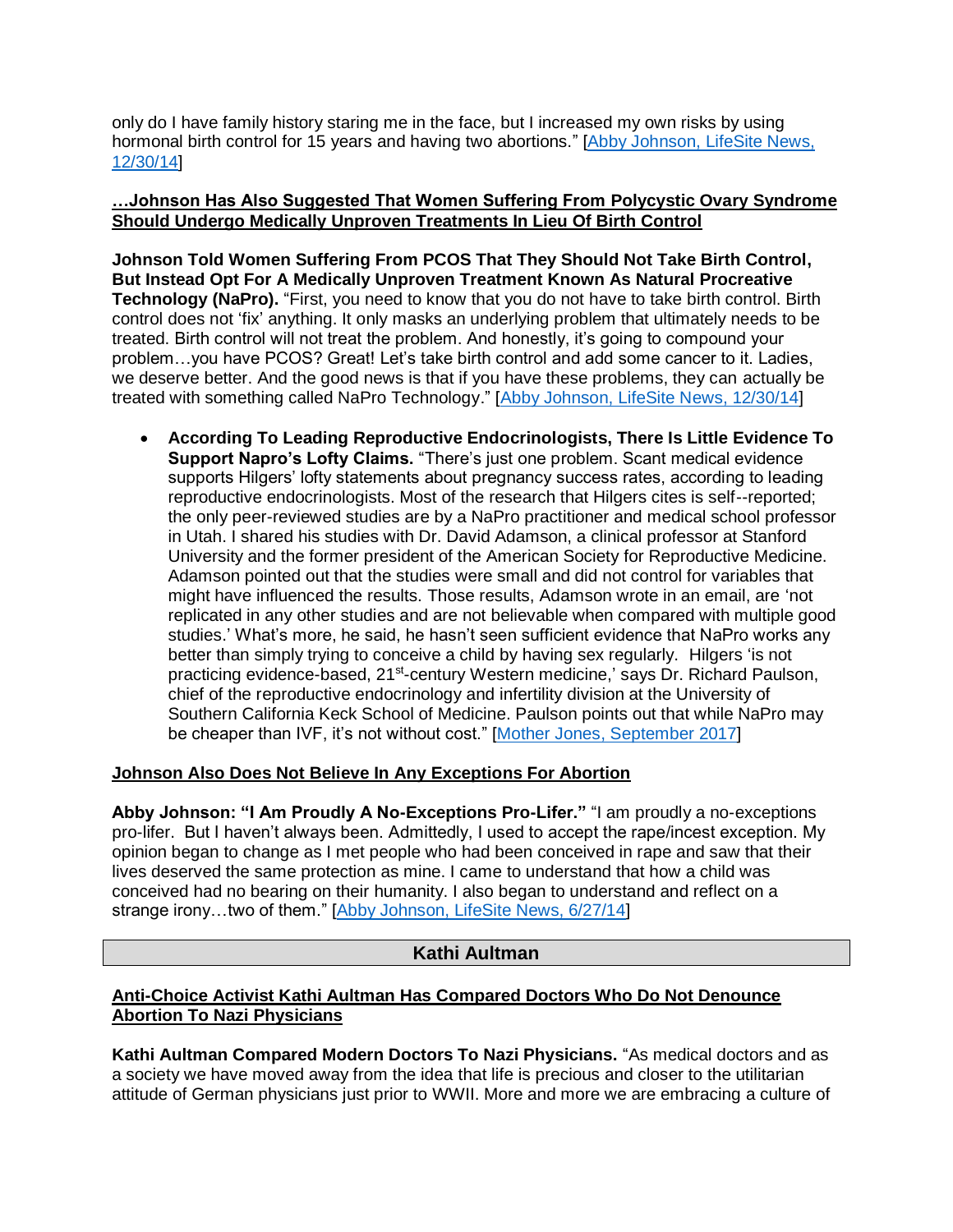death that only values the strong and healthy." [Kathi Aultman Testimony, House Of [Representatives Subcommittee on the Constitution](https://docs.house.gov/meetings/JU/JU10/20171101/106562/HHRG-115-JU10-Wstate-AultmanK-20171101.pdf) and Civil Justice, 11/1/17]

### **Aultman Has Claimed That Women Cannot Remain "Unscathed" After An Abortion**

**Kathi Aultman Peddled The Debunked Claim That "A Woman Cannot Remain Unscathed" After An Abortion.** "Kathi Aultman noted that the real harm to patients is done by abortion. 'As a practicing OB/Gyn of over 35 years and as someone who used to do abortions, I can tell you that women do suffer emotional consequences after an abortion. In fact, unlike what I was led to believe, women who kept their unintended pregnancies tended to do much better than those who chose to abort them. My experience from years of practice, my own experience of having an abortion and the experiences of friends and acquaintances has shown me that a woman cannot remain unscathed after killing her child.'" [\[Live Action, 4/30/18\]](https://www.liveaction.org/news/ethics-pregnancy-resource-centers-problems/)

## **Grazie Christie**

## <span id="page-3-0"></span>**Anti-Abortion Activist Grazie Christie Has Degraded Transgender Individuals**

**Grazie Christie Claimed That "Going Down The Transgendered Path" Was "Very Risky To Mental Health."** "Going down the transgendered path is not only not a sure 'cure' for gender dysphoria, it is actually very risky to mental health. Research has shown that those who live as the opposite sex into adulthood are especially affected by the high rate of mental health problems that affect non-heterosexuals. Transgendered people have a lifetime suicide rate more than eight times higher than the general population. For adults who have had sexreassignment surgery, the figure jumps to a staggering 19 times. " [\[Grazie Christie, The](https://thefederalist.com/2016/11/30/mom-sues-prevent-teen-son-amputating-genitals/)  [Federalist, 11/30/16\]](https://thefederalist.com/2016/11/30/mom-sues-prevent-teen-son-amputating-genitals/)

#### **Grazie Christie Has Peddled The Claim That Women Who Have An Abortion Are More Likely To Develop Depression, Anxiety, Substance Abuse And Suicidal Behavior**

**Grazie Christie: "Scientific Studies Have Shown Significantly Increased Risks Of Depression, Anxiety, Substance Abuse, And Suicidal Behavior In Post-Abortive Women."** "Scientific studies have shown significantly increased risks of depression, anxiety, substance abuse, and suicidal behavior in post-abortive women, indicating the procedure may 'free' a woman from an unwanted pregnancy, but not from the negative psychological consequences of her choice. Six states require counselors in abortion clinics to inform patients of these risks before the procedure. " [\[Grazie Christie, The Federalist, 4/24/17\]](https://thefederalist.com/2017/04/24/lets-compare-studies-see-abortion-really-harms-womens-mental-health/)

• **According to a 2010 Study Published in Social Science and Medicine, Researchers "Found Little Support for the Abortion-As-Trauma Framework."** "Because of the potential for confounding, published research claiming to find relations between abortion and poor mental health indicators should be subjected to scrutiny and reanalysis. Using the same data and conducting the same analyses as CCSR (2009), we found that their results were not replicable, nor did our numbers approach theirs in the case of 15 mental health disorders. Moreover, we found little support for the abortion-as-trauma framework. Instead, our findings suggest that structural, psychological, and sociodemographic risk factors associated with both having an abortion and having poor mental health drive a relationship between abortion and mental health. Therefore, policy, practice, and research should focus on addressing the correlates of having mental health problems, such as violence and prior mental health problems." [Social Science and Medicine,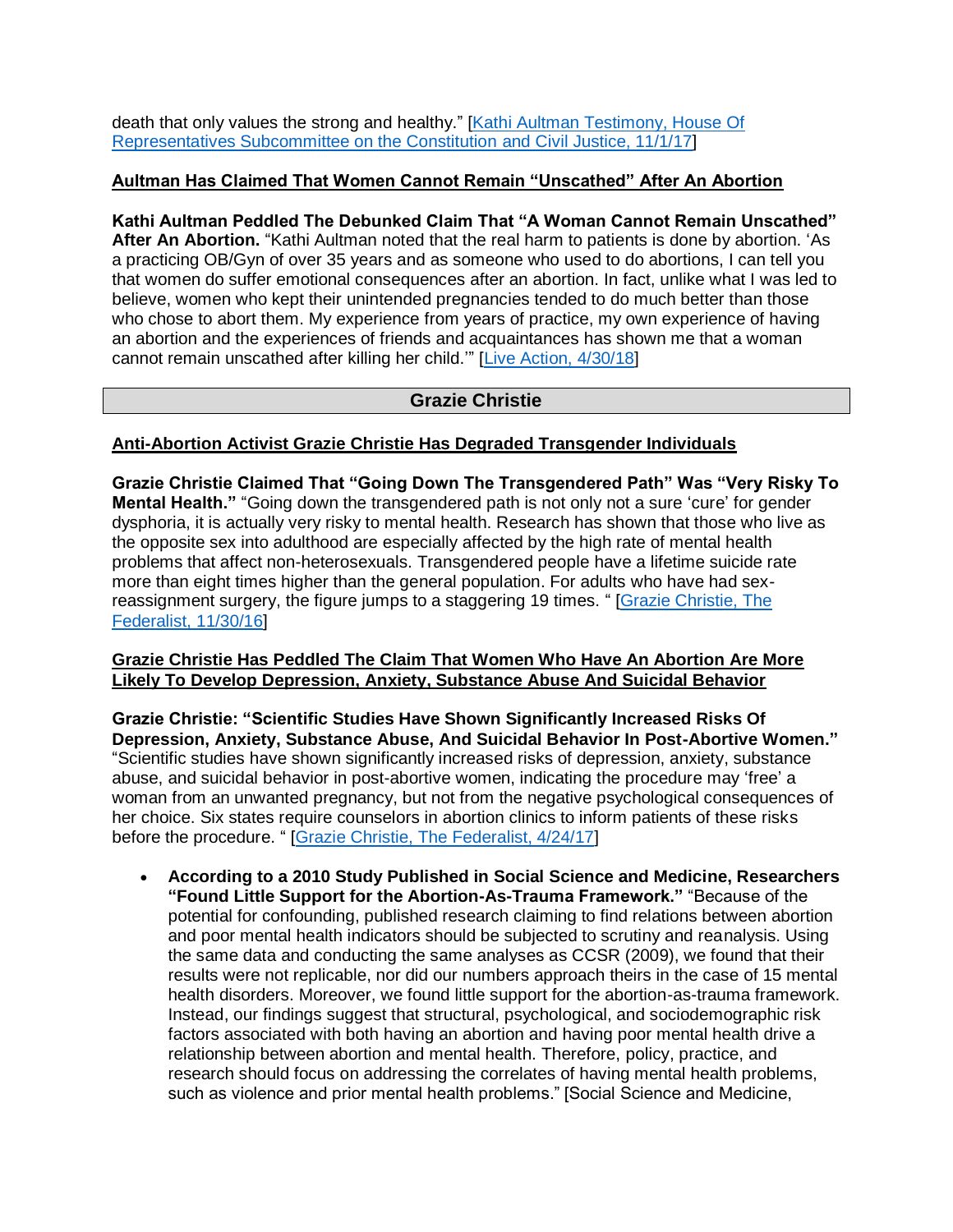Vol.72, No. 1, pp. 72-82, [10/23/10\]](https://www.ncbi.nlm.nih.gov/pubmed/21122964)

## **David Daleiden**

#### <span id="page-4-0"></span>**David Daleiden Has Been Engaged In Fraud And Charged With A Felony, All In An Attempt To Discredit Planned Parenthood**

**Daleiden Is Best Known For Engaging In "Repeated Instances Of Fraud."** "Judge Orrick condemned this argument in strong terms: 'Defendants engaged in repeated instances of fraud, including the manufacture of fake documents, the creation and registration with the state of California of a fake company, and repeated false statements to a numerous NAF representatives and NAF members in order to infiltrate NAF and implement their Human Capital Project. The products of that Project—achieved in large part from the infiltration—thus far have not been pieces of journalistic integrity, but misleadingly edited videos and unfounded assertions (at least with respect to the NAF materials) of criminal misconduct. Defendants did not—as Daleiden repeatedly asserts—use widely accepted investigatory journalism techniques.'" [\[Rewire, 7/14/16\]](https://rewire.news/article/2016/07/14/year-smear-campaign-planned-parenthood-accomplished/)

#### **Daleiden Was Previously Charged With A Felony For Tampering With Government**

**Records.** "Daleiden, 27, was charged with a misdemeanor for attempting to buy human organs. That charge was dismissed last month on a technicality, U.S. News and World Report says, because prosecutors hadn't acknowledged that some fees are legally allowed in organ transfers. (If that sounds familiar, just scroll up: it's reminiscent of Planned Parenthood's critique of the activists' video.) Daleiden and Merritt, 63, were also both charged with tampering with government records. The felony charge carried a possible sentence of up to 20 years in prison, The Associated Press reports. The two 'previously rejected plea deals offering them probation,' the wire service says." [\[NPR, 7/26/16\]](https://www.npr.org/sections/thetwo-way/2016/07/26/487490938/judge-drops-charges-against-anti-abortion-activists-behind-covert-recordings)

<span id="page-4-1"></span>*\*Note: the charges were later dismissed.*

# **Congressman Chris Smith (R-NJ)**

#### **Anti-Abortion Rep. Chris Smith Has Stated That He Does Not Construe Gay Rights As Human Rights**

**Rep. Smith Stated During A Congressional Hearing That He Does "Not Construe**  Homosexual Rights As Human Rights." "At a Jan. 27 hearing, Smith (R-4<sup>th</sup> Dist.) said that he did not consider same-sex marriage to be a fundamental human right, as defined by the United Nations or various treaties. 'I am a strong believer in traditional marriage and do not construe homosexual rights as human rights,' Smith said at the heading of the House Foreign Affairs subcommittee on Africa, which he chairs. 'Others have a different view and I certainly respect them.'" [\[NJ Politics, 2/5/15\]](https://www.nj.com/politics/index.ssf/2015/02/nj_rep_smiths_comments_on_gay_rights_draw_rebuke_f.html)

#### **Smith Has Claimed That Abortion Is "Child Abuse"**

**Chris Smith Has Claimed That Abortion Is "Child Abuse."** "'Be encouraged – our cause is right, our faith unshakable; our resolve indomitable. Continue to speak truth to power. Tell the President and lawmakers that abortion methods dismember, chemically poison, or starve to death precious children. Remind them that abortion is child abuse. Tell them of the incredibly